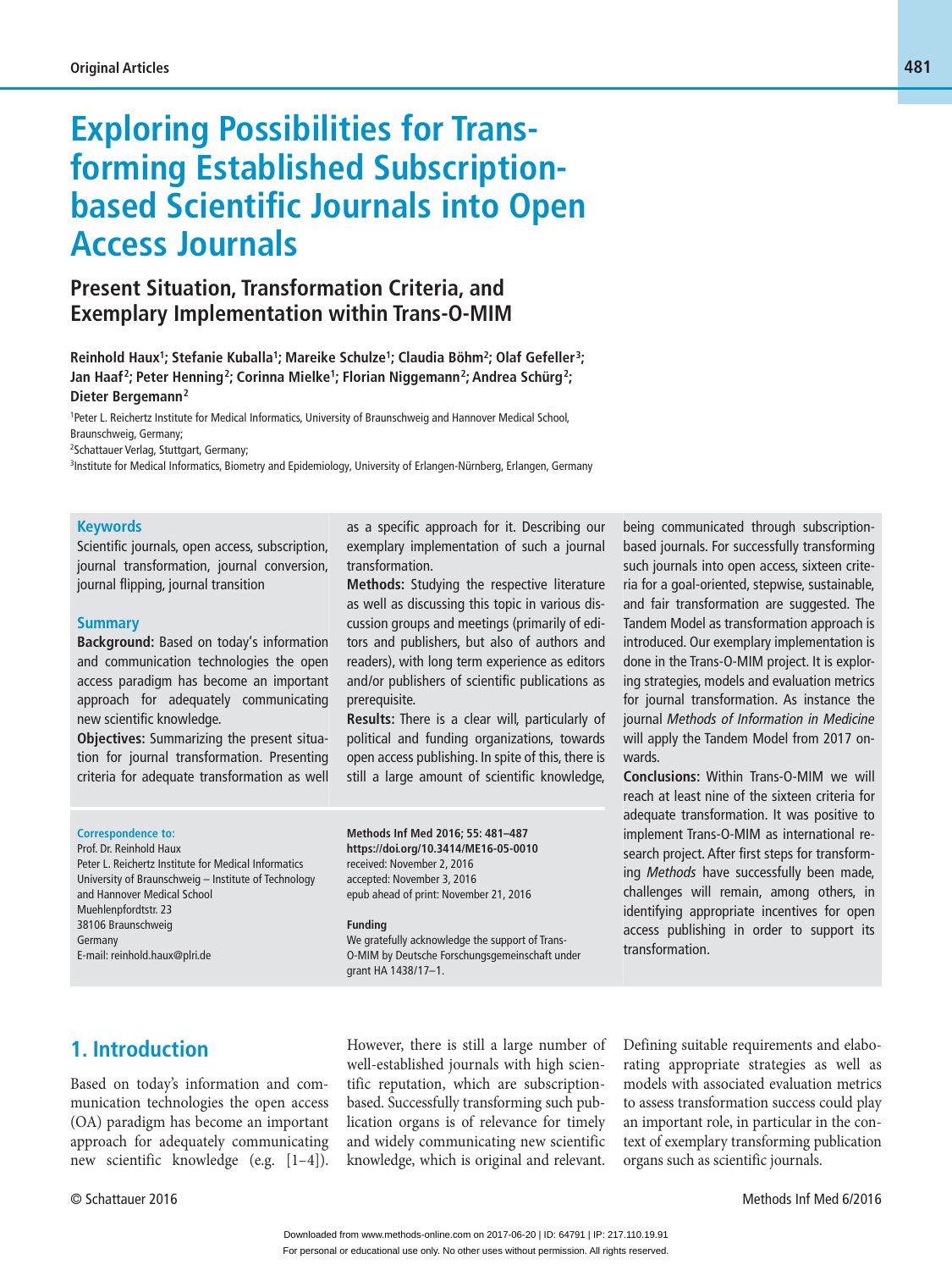## **2. Objectives**

In this report we want to

- **•** summarize the present situation for transforming established subscriptionbased scientific journals into open-access-based journals (in section 4),
- **•** present criteria for adequate transformation as well as a specific approach for it (in section 5), and
- **•** describe our exemplary implementation of such a journal transformation (in section 6).

For summarizing the present situation on open access transformation in section 4, we need to make some introductory statements on open access and on its current state. As excellent reports on open access have already been published, we will primarily refer to the respective references. The section is, however, still needed, as the following sections are partially based on section 4.

Our specific implementation will be done in the context of the Trans-O-MIM project. The full title of this research project is 'strategies, models and evaluation metrics for the goal-oriented, stepwise, sustainable and fair transformation of established subscription-based scientific jour nals into open-access-based journals with *Methods of Information in Medicine* as example'. Details on Trans-O-MIM and some information on the journal *Methods of Information in Medicine* (or *Methods* for short) will be given in section 6. The two names, however, have to be mentioned already here.

Synonym terms for journal transformation, found in the literature, are journal conversion, journal flipping, and journal transition.

### **3 . Methods**

Our results, presented in sections 4, 5, and 6 are based on

- (a) intensively studying the respective literature on open access and open access transformation as well as
- (b)extensively discussing this topic in various discussion groups and meetings (primarily of editors and publishers, but also of authors and readers).

Methods Inf Med 6/2016 © Schattauer 2016

In addition, the

(c) long term experience of authors of this manuscript as editors and/or publishers of scientific publications

has been an essential prerequisite for doing this research and for being able to present these results.

With respect to (b) we want to mention the round table discussion of Deutsche Forschungsgemeinschaft (DFG, [5]) on transforming renowned e-journals in open access in May 5, 2013 in Bonn, Germany, discussions between editors and publishers of *Methods* on this topic since 2012, discussions in the Core Editorial Team of *Methods* (Editor-in-Chief, Associate Editors, Senior Consulting Editor) since 2013, and discussions with key persons (presidents, officers responsible for publications, journal editors, ...) of the International Medical Informatics Organization (IMIA, [6]), of the European Federation for Medical Informatics (EFMI, [7]), and of the German Association for Medical Informatics, Biometry and Epidemiology (GMDS, [8]), also since 2013. Within IMIA this topic has in addition been treated and discussed during its Board and General Assembly meetings in 2015 and 2016, and within GMDS in its Council and General Assembly meetings in 2015. Since 2015 the topic has also been integral part of the annual Editorial Board meetings of *Methods*.

# **4. Present Situation for Transforming Journals into Open Access**

Scientific progress is closely related with adequately communicating new knowledge. Adequately means, among others, that this knowledge is original and relevant (e.g. [9], p. 260), that it has been gained according to rules for good scientific practice (e.g. [10]), and that it is available timely and widely (e.g. [11]).

The properties of being relevant, original and of good scientific practise are usually verified through scientific publication organs. After having successfully passed a reviewing process, new knowledge will be published in and disseminated through these organs.

Reputation of such publication organs is often related to the fact that such organs are included in renowned publication collections. For biomedicine and the health sciences this usually means that publication organs are preferably internationally recognized journals. They should be referenced in MEDLINE/PubMed [12] and gain an Impact Factor, preferably already for many years. For readers and authors a journal's reputation is often also related to being published for a long time by a recognized publishing house and being edited by internationally renowned scientists.

Even during the second half of the last century new scientific knowledge has mostly been communicated through manuscripts in paper-based journals, having been subscribed e.g. by individuals, research institutes and/or university libraries. Since then through progress in information and communication technology and information processing methodology – with the Internet as an important and highly visible outcome – the possibilities for communicating scientific knowledge have continuously changed, offering nowadays substantially new opportunities for disseminating research results.

With this change the open access paradigm has become an important approach for adequately communicating new scientific knowledge. The recommendations in the Berlin Declaration to support "the transition to the electronic open access paradigm", published in 2003, is exemplary for this development in order to access new knowledge timely and widely [11]. In particular from political institutions and funding organizations there is meanwhile a broad consensus on recommending to publish new scientific knowledge in open access (e.g.  $[13, 14]$  for Germany,  $[15-19]$ for Europe, and [20] for the world).

Scientists themselves had different views. Besides positive opinions to gold or green open access publishing (e.g. [4], [21-22]), there were also reluctant views (e.g.  $[23-26]$  as comments to  $[4, 27]$ , reply in [21]). In addition there were critical views (e.g. [28, 29]), mainly because, with the possibility of open access publishing, new publishing organizations and new pub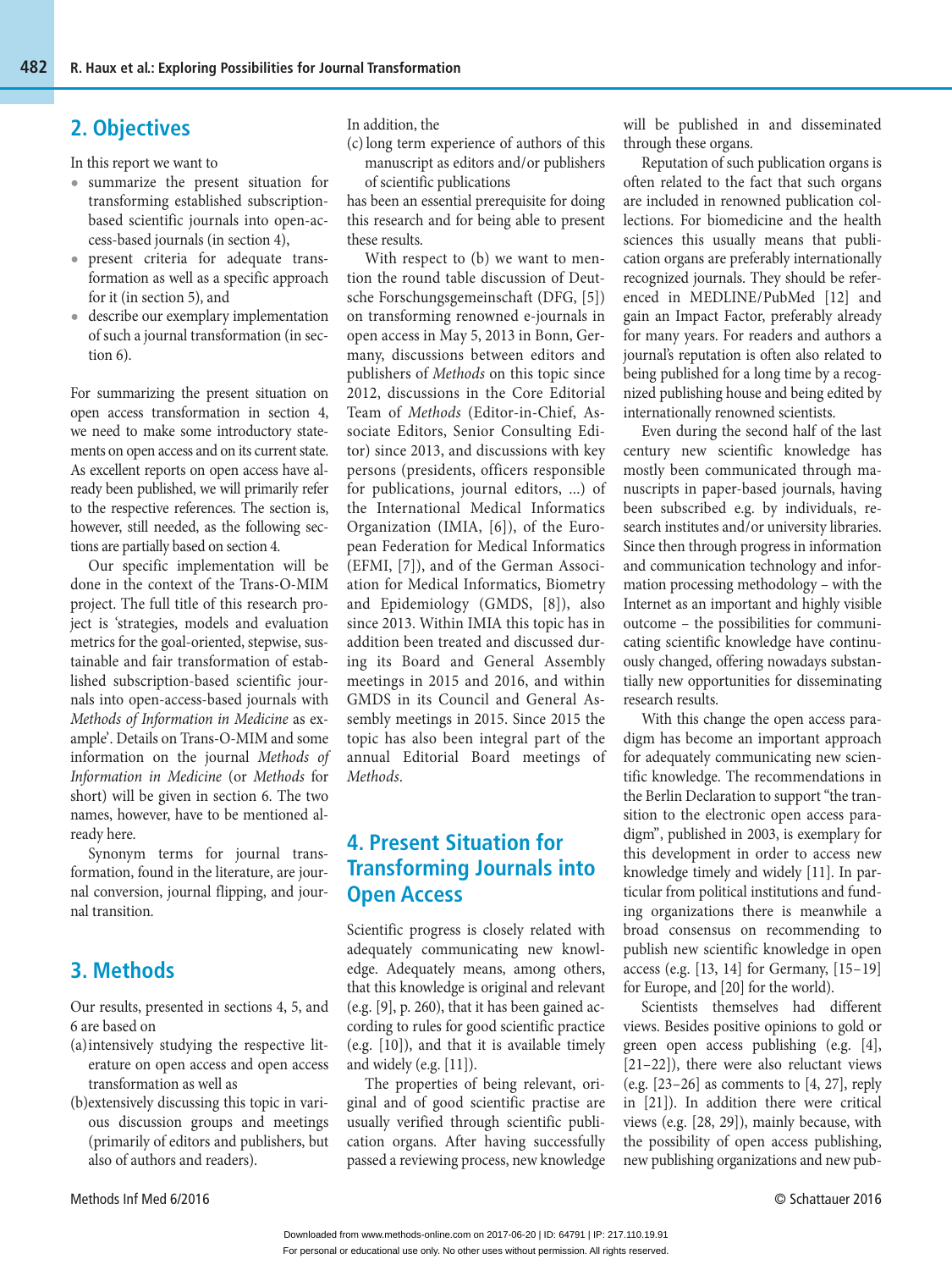lishing organs were launched, which on the one hand offered scientists the opportunity of fast publishing of their results, but which on the other hand raised doubts concerning their seriousness, with terms like predatory open access being coined [30]. Double dipping, i.e. paying article publication charges (APCs) for manuscripts, being published in subscription-based journals (so-called hybrid open access), was another critical aspect. This was in particular the case, when large international publishing houses forced universities to pay steadily increasing subscription fees, by having, at the same time, restrictive copyright regulations for scientists, having published their research in journals of such publication houses. Nevertheless, as it has been argued before, there is both a certain consensus as well as a certain evidence on the following: Open access publishing can be of great advantage for researchers as authors or readers (and not only for them) for adequately communicating new scientific knowledge and so for scientific progress.

Successfully transforming "a majority of today's scholarly journals from subscription to OA publishing" [18] is therefore of relevance for helping to improve timely communicating new scientific knowledge. Such journal transformation into open access is now taking place [31-35]. However, although political and funding organizations supported or even forced this transformation, it turned out to be more difficult and took place slower than expected ([32]).

To summarize: Meanwhile there is a clear conviction, particularly of political and funding organizations, that open access is nowadays an (if not the) appropriate approach for timely and widely communication scientific knowledge. In spite of this, there is still a large amount of knowledge, being communicated through other publication organs, in particular through subscriptionbased scientific journals. Reasons for this are, as outlined before, among others, the negative sides of some open access activities and difficulties in successfully transforming subscription-based journals into open access journals. Defining suitable requirements for successfully transforming well-established subscription-based journals with high scientific reputation and elaborating appropriate strategies as well as models with associated evaluation metrics to better understand and assess transformation success, in particular in the context of exemplary transforming journals, could be of relevance.

# **5 . Criteria for Adequate Journal Transformation with the Tandem Model as Approach**

#### **5.1 Introduction**

In this section we will present criteria, which we are regarding as being adequate for transforming subscription-based jour nals into open access journals as well as a model for transformation. The criteria can be applied for publication organs in general, too, i.e. is not only to journals. To be clear and straightforward: Although, as mentioned, we intensively studied the respective literature and extensively discussed this topic, the suggested criteria remain to some extent subjective. We nevertheless are convinced that they are worth to be presented here, if only because of discussing them.

We will focus our reflections on transforming subscription-based journals into gold open access journals. This also means that we are not considering green open access here, although this could also be an option for timely and widely communicating new scientific knowledge. We are aware that there might be regional differences in preferring either the gold or the green open access approach. It seems that e.g. within Europe gold open access is preferred (most of the recommendations of political institutions and funding organizations, quoted here, are from European institutions) whereas e.g. in North America the green open access is mostly used.

### **5.2 Suggestions for Criteria for Adequate Journal Transformation**

Transforming subscription-based journals into open access journals should in our opinion consider the following criteria: to be (g) goal-oriented,

- (st) stepwise,
- (su) sustainable, and
- (f) fair.

Goal-oriented transformation means that

- (g.1) all journal articles should finally be published in open access and so timely and widely available. Availability should include both, to be 'actively available' for readers, as well as to be 'passively available' for theme-based or problem-based automated search procedures. Having both options will help potential readers to have better chances for accessing new knowledge, relevant for their own research.
- (g.2) there is a potential to reach out for new forms of adequately communicating scientific knowledge. This means that transformation should be not just a financial one. Purely shifting publication costs from subscribers to authors is not regarded as sufficient. Attempting new approaches in communicating and debating new scientific knowledge, based on advanced information and communication technology and information processing methodology, may lead to added value.
- (g.3) there should be no risk (at least no significant risk) for a journal to undermine or even loose its scientific reputation through such a transformation. This implies, e.g., that for journals in biomedicine and in the health sciences a journal's existing MEDLINE/PubMed referencing and Impact Factor listing should not be put at risk.
- (g.4) strategies for journal transformation should enable an improved competitiveness in publishing new scientific knowledge.

Stepwise transformation means that

- (st.1) an appropriate transformation strategy should serve as important base for deciding whether and when a transformation should be started.
- (st.2) by transforming journals stepwise and by making use of evaluation metrics (as controlling tools) the risk of losing quality of publications as well as its financial base of publication organs should be kept as low as possible.
- (st.3) in case of a positive prognosis a journal transformation should be able to converge fully to open access. A stepwise transformation should therefore in case of positive evaluation indicators clearly converge and lead to a complete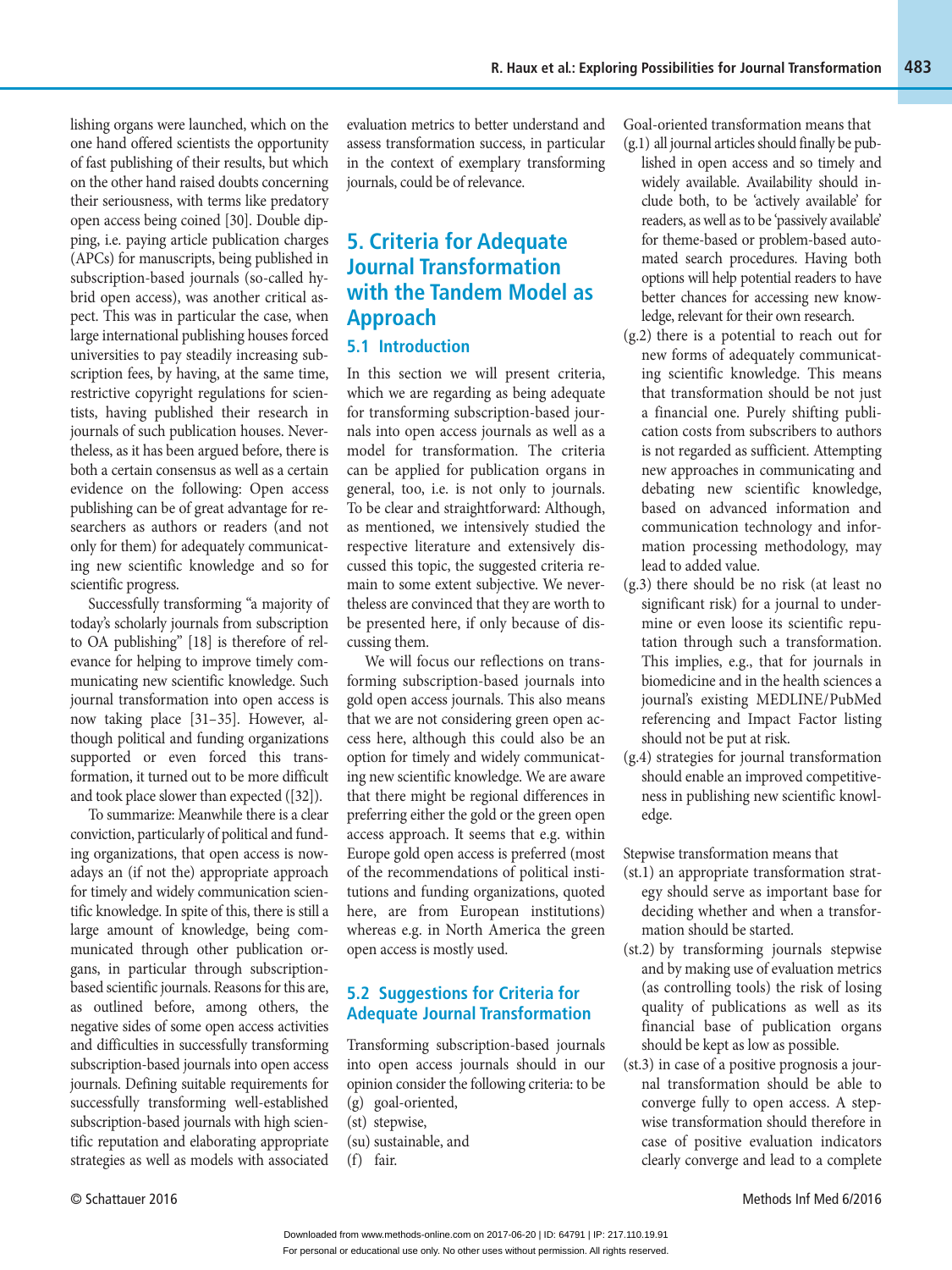abolition of a journal's subscription based part.

(st.4) in case of a critical prognosis slowing down, pausing, or even backtracking of transformation must be possible.

Sustainable transformation means that

- (su.1) existing quality standards for reviewing and publishing should remain or even be improved. This means in particular that transformation strategies, where finally authors will finance a journal, should preserve (and should not have to decrease) its existing criteria for originality, relevance and good scientific practise.
- (su.2) there should be no or at least limited financial risks for journals. This should hold for both phases, the transition phase as well as the final phase where a journal is fully in open access.
- (su.3) established criteria for a journal's reputation should not have to be modified and may even be further extended. This includes that there should be no

risk for a reduced reputation for publication organs, for editors or for publishers by transforming journals into open access.

(su.4) long-term availability of publications has to be considered. This includes active and passive availability (cf. g.1) and long-term archiving.

Fair transformation means that

- (f.1) after positive reviewing there is a broad availability and usability of publications for authors and readers. This includes appropriate copyright regulations being suitable for the needs of authors and readers.
- (f.2) strategies should point out ways how, in spite of author-based financing, good publications can be published from all authors, not only from those having the respective finances.
- (f.3) strategies should also consider fair financing. This, e.g., means that there is no double dipping for accepted journals articles.

**proach for Journal Transformation** As base for transforming subscriptionbased scientific journals into open access journals we suggest to consider an ap-

which we have denoted as Tandem Model. When using the Tandem Model, a subscription-based publication organ adds to its existing subscription-based track an additional new open access track. Publications in the open access track strictly follow the gold open access way. The other, traditional track remains, as long as it continues to exist, strictly subscription-based.

proach, which will be introduced here and

(f.4) multiple world-wide usability and automated analyzability should be enabled and supported, which should also ensure copyright issues (i.e. correct

**5.3 The Tandem Model as an Ap-**

quoting of authors).

When a journal follows the Tandem Model, authors will have to decide in which track their article will appear in case of acceptance. Reviewers should not know, into which track the manuscript is intended to be published. This excludes the risk of different review qualities and should prevent the risk of losing reputation of the publication organ. Subscribers' services will remain, at least in the beginning. In case of a reduced amount of publications in the subscription-based track, maybe because of an increasing amount of manuscripts will appear in the newly established open access track, a publisher will probably have to reduce subscription fees. This can be realized in a stepwise manner, depending on the amounts of manuscripts in the two tracks. With this approach, subscribers should have no disadvantages.

With the Tandem Model an immediate change from subscription to open access with all its risks in maintaining reputation and financing is avoided. As it remains one publication organ, MEDLINE/PubMed referencing and Impact Factor listing remains as it has been. By having one reviewing process and by not letting the reviewers know, in which track a manuscript might appear, the quality of reviewing should remain identical. By strictly separating the two tracks, double dipping can (and consequently should) be excluded.

Methods Inf Med 6/2016 © Schattauer 2016

**Table 1** Criteria for adequate transformation of subscription-based scientific journals into open access journals.

| $\boldsymbol{g}$ | goal-oriented                                                                  |
|------------------|--------------------------------------------------------------------------------|
| g.1              | all journal articles should finally be published in open access                |
| g.2              | potential to reach out for new forms of adequate communication                 |
| g.3              | no risk for a journal to lose its scientific reputation                        |
| g.4              | strategies should enable an improved competitiveness in publishing             |
| st               | stepwise                                                                       |
| st.1             | a transformation strategy should serve as base for decision making             |
| st.2             | by using evaluation metrics the transformation risk should be kept low         |
| st.3             | in case of positive prognosis, transformation should converge to open access   |
| st.4             | in case of critical prognosis slowing down or backtracking must be possible    |
| su               | sustainable                                                                    |
| su.1             | existing quality standards for reviewing and publishing should be preserved    |
| su.2             | no or at least limited financial risks                                         |
| su.3             | established criteria for a journal's reputation should not have to be modified |
| su.4             | long-term availability of publications has to be considered                    |
| f                | fair                                                                           |
| f.1              | broad availability and usability of publications for authors and readers       |
| f <sub>2</sub>   | good publications can be published from all authors                            |
| f <sub>1.3</sub> | fair financing (e.g. no double dipping)                                        |
| f.4              | multiple world-wide usability, automatic analyzability                         |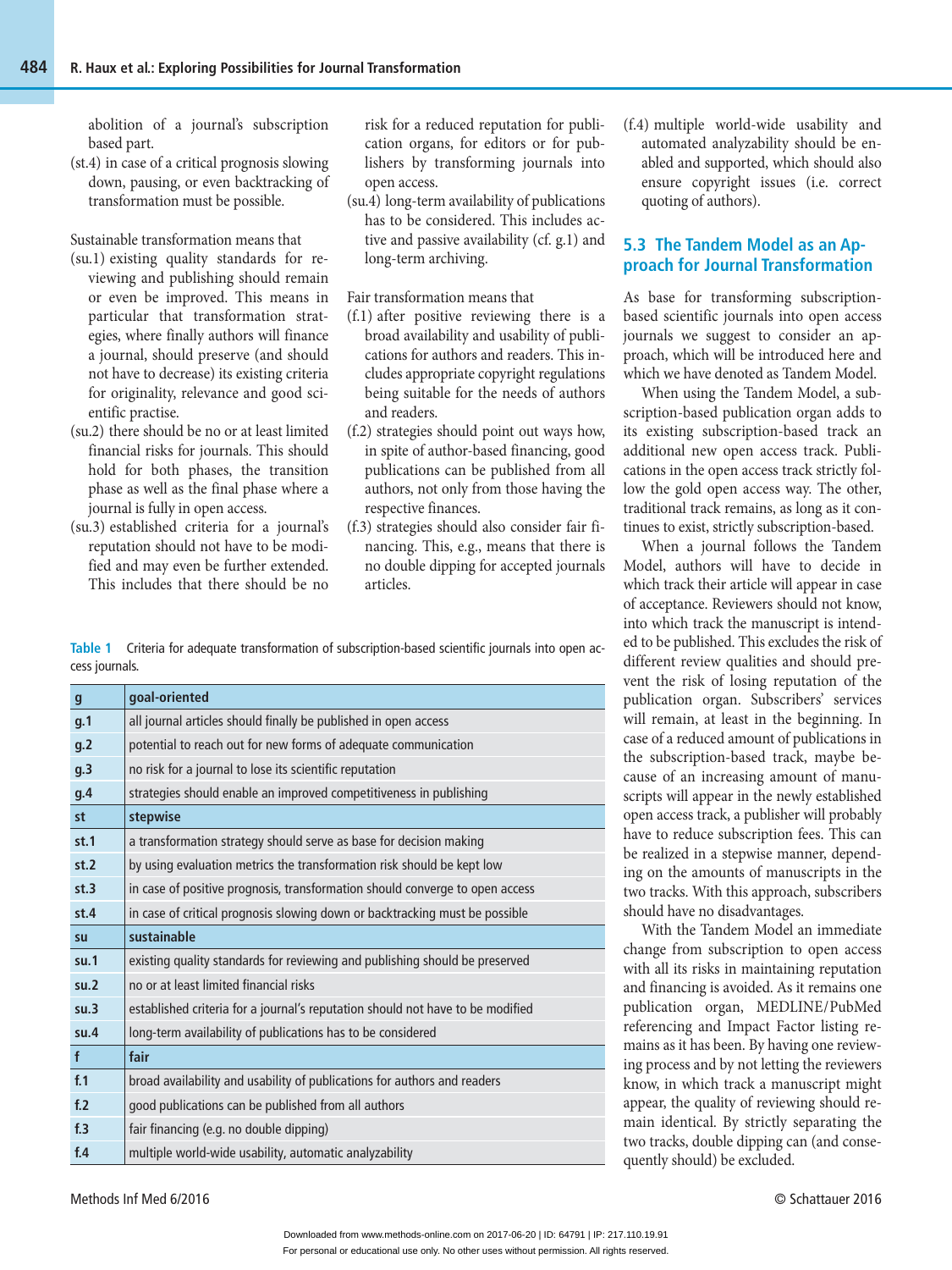The intention of applying the Tandem Model should be, of course, that in the end the subscription-based track will disappear. However, in case of difficulties during transformation, an option to slow down transformation, to pause it or even to backtrack remains. For assessing transformation progress appropriate evaluation metrics for transformation processes will be helpful.

#### **5.4 Conclusion for Transforming Journals**

A summary of the suggested criteria for adequate journal transformation can be found in ▶ Table 1.

As far as we can see, in our opinion the suggested criteria as well as the proposed Tandem Model are building a good base for transforming subscription-based jour nals into open access journals. In addition, elaborating appropriate strategies as well as models with associated evaluation metrics to assess transformation success could play an important role for adequately communicating new scientific knowledge, which is original and relevant.

Only when publication organs, e.g. scientific journals, will at least exemplarily be transformed with the Tandem Model as approach and by using such evaluation metrics, we will see whether such an approach is successful and whether requirements such as goal-oriented, stepwise, sustainable and fair can be achieved and are helpful with respect to timely and widely communicate new scientific knowledge. And it might be helpful, if at least some of these concrete transformations will be scientifically supervised, assessed and presented.

## **6 . The Trans-O-MIM Research Project: Intro duction and First Results**

#### **6.1 Introduction to Trans-O-MIM**

This is why we started the so-called Trans-O-MIM project on 'strategies, models and evaluation metrics for the goal-oriented, stepwise, sustainable and fair transformation of established subscription-based scientific journals into open-access-based journals with *Methods of Information in Medicine* as example' [36, 37], supported by DFG, IMIA, EFMI and GMDS.

Trans-O-MIM aims at developing and exploring strategies, models and evaluation metrics (as 'controlling tools') for the goal-oriented, stepwise, sustainable and fair transformation of established subscription-based scientific journals into open-access-based journals. As example for such a transformation the journal *Methods of Information in Medicine* will be used.

In being nationally and internationally visible, this project may help to elaborate new and important fundamentals, being used for other publication organs by publishers and by scientific organizations in making appropriate decisions for successfully transforming subscription-based scientific journals (or other publication organs) into open access. It also aims to point out, how small and mediate publishers (independent of their organization as company, self-publishing entity or scientific society) can better compete with, in particular, large international publishers in using today's information and communication technologies for innovative, flexible publication services, oriented at the needs of authors and readers.

Work packages (WPs) of Trans-O-MIM are

- WP1 initial preparation of the stepwise transformation of *Methods of Informa*tion in Medicine with the Tandem Model as approach;
- WP2 studies for online-surveys concerning motivation for or objections against open access publishing;
- WP3 elaborating a generic transformation model with evaluation metrics and its implementation as publicly available software product;
- WP4 incentives and new concepts for adequately communicating new scientific knowledge;
- WP5 use of existing expertise in the existing boards and teams of *Methods* and of its supporting medical informatics associations;
- WP6 organizing workshops;
- WP7 reporting of results and dissemination, Internet presentation.

After the project start we added two further work packages: WP8 on copyright and rights of use, and WP9 on new approaches for knowledge presentation and communication.

### **6.2 On** *Methods of Information in Medicine*

Founded in 1962 *Methods* is the "longest running journal devoted to information in biomedicine and health care" [38]. The "journal stressing, for more than 50 years, the methodology and scientific fundamentals of organizing, representing and analyzing data, information and knowledge in biomedicine and healthcare" [39] is official journal of EFMI and IMIA and official international journal of GMDS [38, 40]. From 1962 to 2016 *Methods* has been subscription-based with currently publishing six issues per year. Further information on *Methods* can be found in [41].

#### **6.3 Implementing the Tandem Model**

From 2017 on *Methods of Information in Medicine* will add an open access track, called *Methods Open*, to its subscriptionbased track. In implementing the Tandem Model and in trying to follow the criteria for adequate journal transformation, presented in section 5, authors can from 2017 onwards decide whether their manuscript will be published in the journal's "subscription track that continues to publish its six print and electronic (non-open access) issues for journal subscribers, or the new *Methods Open* track that will consist of digitally published manuscripts (as gold open access)" [42]. *Methods* will in addition "introduce a double-blinded review process and reviewer assessment by the submitting authors" [42]. Further details can be found in [42], the editorial, announcing this step.

As *Methods* clearly remains one journal with consistent procedures we do not expect any risk of losing reputation. Also, there are no disadvantages for the journal's subscribers. Furthermore, by having two tracks from 2017 on, double dipping can and will be avoided.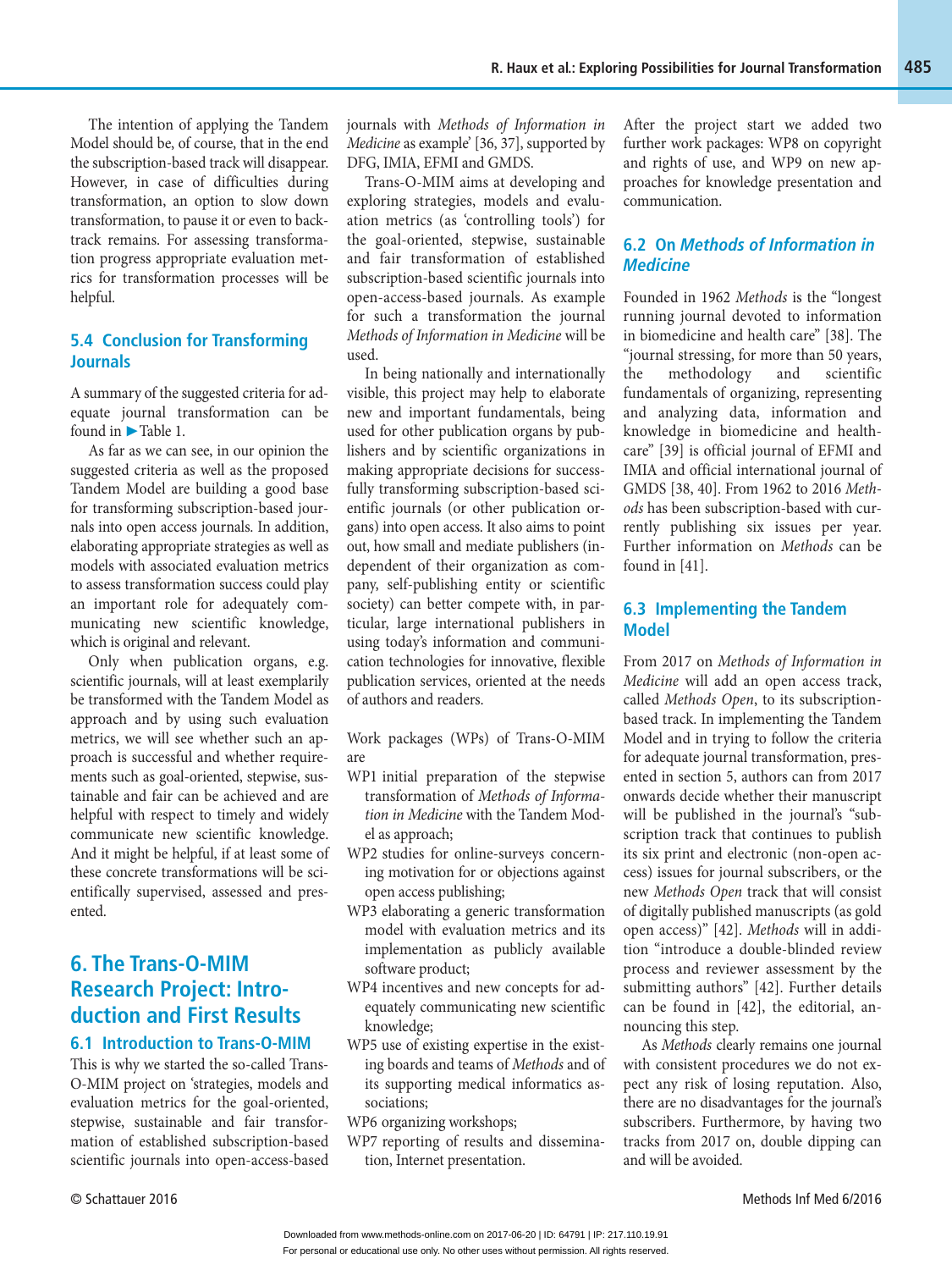### **6.4 First Results**

After preparatory meetings, mentioned in section 3, and after the positive funding decision of DFG in 2015, the Trans-O- MIM research project started.

The criteria for adequate journal transformation and the Tandem Model as approach might be considered as first results of Trans-O-MIM. As they have been part of the project proposal, they were, however, presented before in section 5.

In 2016 the Trans-O-MIM Core Team at Peter L. Reichertz Institute for Medical Informatics (PLRI) could be completed (the authors of this manuscript with affilia tion PLRI). Also, a Trans-O-MIM Steering Committee could be established, consisting of this Core Team and of specialists from Schattauer Publishers (the PLRI authors plus the authors of this manuscript with affiliation Schattauer). All major decisions on transforming *Methods*, made until now, have been prepared and discussed by this Steering Committee jointly with Olaf Gefeller (an Associate Editor of *Methods*, who was already involved in Trans-O-MIM since its planning phase) and with the journal's Editor-in-Chief.

Additional advice has been sought by institutions of TU Braunschweig (University Library and Institute of Information Systems) and from an International Advi sory Board, consisting of key persons from IMIA, EFMI, and GMDS (see acknowledgment).

Major decisions taken until now, lead mostly to activities in WP1, e.g. on deciding on the name of the open access track, on its quotation and on copyright matters as well as on implementing the respective processes until 2017 [42]. We also started to prepare and /or conducted workshops, meetings and surveys, primarily on incentives for publishing in open access. Results will be reported later.

# **7 . Discussion and Conclusions**

As the Trans-O-MIM project and the transformation process of *Methods* is just starting, it is too early to report about our expectations on whether and, if yes, when the transformation process will be terminated.

As already mentioned in section 5.1 the criteria for adequate journal transformation remain to some extend subjective and that, in addition to the gold open access way, chosen here, there are also other ways. In particular the green open access approach might also be promising.

We are aware that *Methods* as selected journal for exploring journal transformation and for elaborating strategies and evaluation metrics will not be representative for all subscription-based scientific publication organs, as, e.g., there are significant differences within disciplines on publication traditions. We are however convinced that doing such research with a concrete instance for journal transformation is relevant for adding new knowledge on this important topic.

With applying the Tandem Model as approach and with the way we implemented *Methods Open* as journal track, we will, as far as we can see, reach the following nine out of sixteen criteria on adequate journal transformation fully: g.1, g.3, st.2, st.3, st.4, su.1, su.3, f.1, and f.3. In our opinion we will, due to different reasons, only partially reach the four criteria g.2, g.4, su.4, and f.4. Concerning st.1, su.2, and f.2 we have to wait on our assessment, until the Trans-O- MIM project is further advanced.

It was very positive for us that we, as intended, could realize Trans-O-MIM as an international research project and not 'just' as a more or less technical, organizational, and financial implementation activity. This was in particular possible by the excellent support of IMIA, EFMI, and GMDS, and by the close collaboration between Schattauer, *Methods* (with its Editor-in-Chief and its Core Editorial Team) and PLRI (with its Trans-O-MIM core team). Also the discussions with and the support of DFG and of the mentioned institutions at TU Braunschweig were very helpful.

From a publisher's point of view, additional open questions remain concerning economic consequences. They are exemplarily mentioned in the following questions. When financing has been subscription-based, long term contracts with persons, being involved in publishing and /or editing journals could be made – will this still be possible, when APCs build the major economic base? Or will other ways of reimbursement have to be chosen, e.g. based on a percentage share of APCs? And will this be counter-productive for reaching su.1? Who will finance APCs for authors from low income countries? Who will finance longterm archiving of publications? Who will finance the intended incentives, mentioned above? Without solving these problems by elaborating appropriate business models, considering these economic concerns, from a publisher's point of view a transformation model will remain incomplete and so pose a risk to the intended transformation.

Challenges will remain in elaborating the transformation model with evaluation metrics and in identifying appropriate incentives for authors to publish in open access. We are convinced that just offering the option for gold open access publishing with its technical, organizational and financial implementation is not sufficient for journal transformation, and that appropriate incentives are important in particular concerning criteria g.1 and st.3.

#### **Acknowledgment**

We want to thank the members of the Trans-O-MIM Advisory Board for their continuous support of the Trans-O-MIM research project: Prof. Dr. Olaf Gefeller (Associate Editor, *Methods*), Prof. Dr. Sabine Koch (Editor-in-Chief, *Methods*), Prof. Dr. Christoph Lehmann (President Elect of IMIA and Editor-in-Chief of Applied Clinical Informatics), Prof. Dr. Alexa McCray (Honorary Fellow of IMIA and Past Editor-in-Chief of *Methods*), Prof. Dr. Anne Moen (President of EFMI), Prof. Dr. Hyeoun-Ae Park (President of IMIA), Prof. Dr. Neil Sarkar (Associate Editor of *Methods*), and Prof. Dr. Alfred Winter (Editorin-Chief of MIBE – Medizinische Informatik, Biometrie und Epidemiologie).

### **References**

- 1. Björk BC, Solomon D. Open access versus subscription journals: a comparison of scientific impact. BMC Med. 2012; 10: 73.
- 2. Gasparyan AY, Ayvazyan L, Kitas GD. Open access: changing global science publishing. Croat Med J. 2013; 54: 403 – 406.